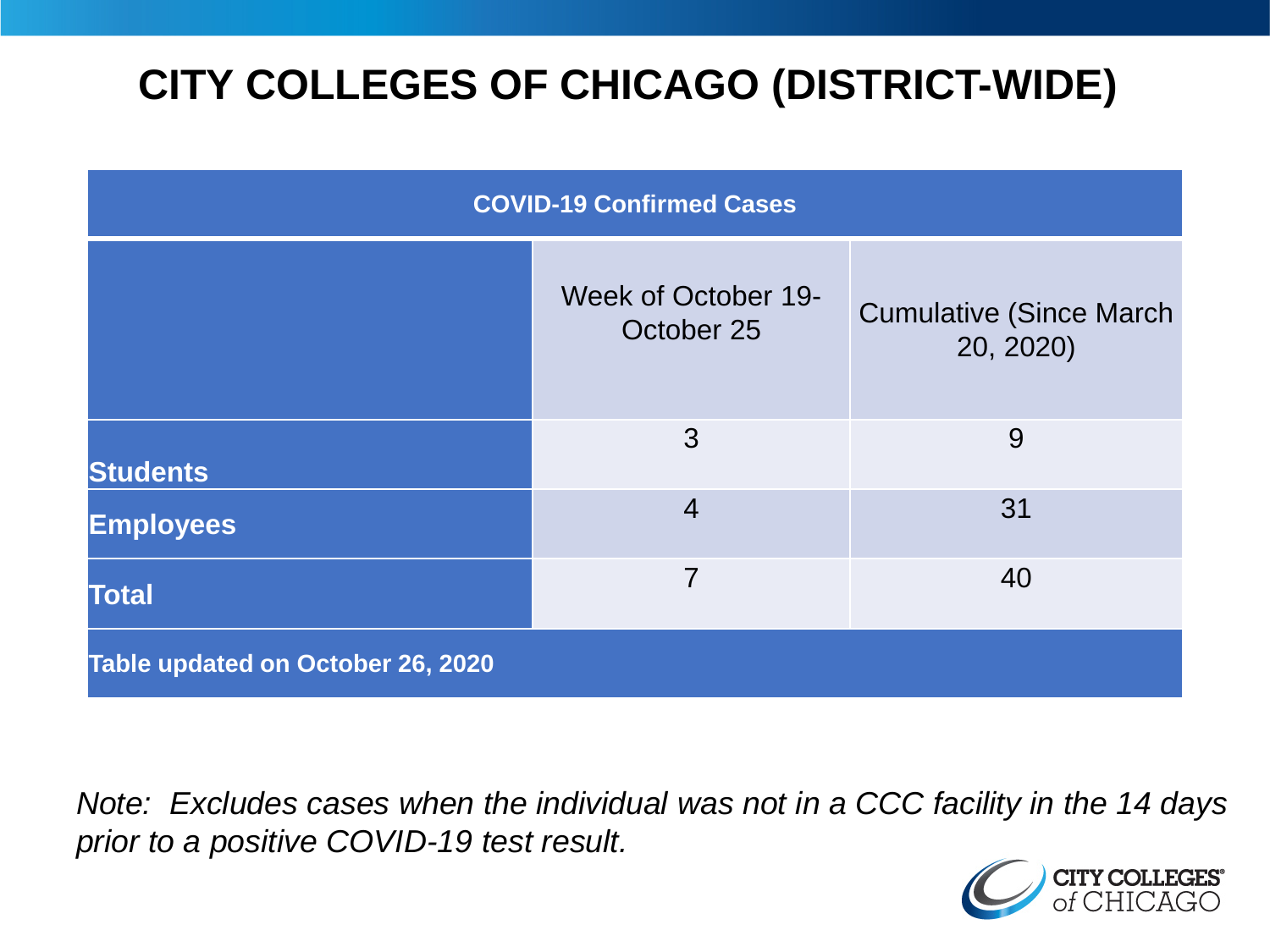## **DALEY COLLEGE**

| <b>COVID-19 Confirmed Cases</b>   |                                    |                                              |
|-----------------------------------|------------------------------------|----------------------------------------------|
|                                   | Week of October 19 -<br>October 25 | <b>Cumulative (Since March)</b><br>20, 2020) |
| <b>Students</b>                   | $\overline{0}$                     | $\overline{0}$                               |
| <b>Employees</b>                  | $\overline{0}$                     | $\overline{4}$                               |
| <b>Total</b>                      | $\overline{0}$                     | $\overline{4}$                               |
| Table updated on October 26, 2020 |                                    |                                              |

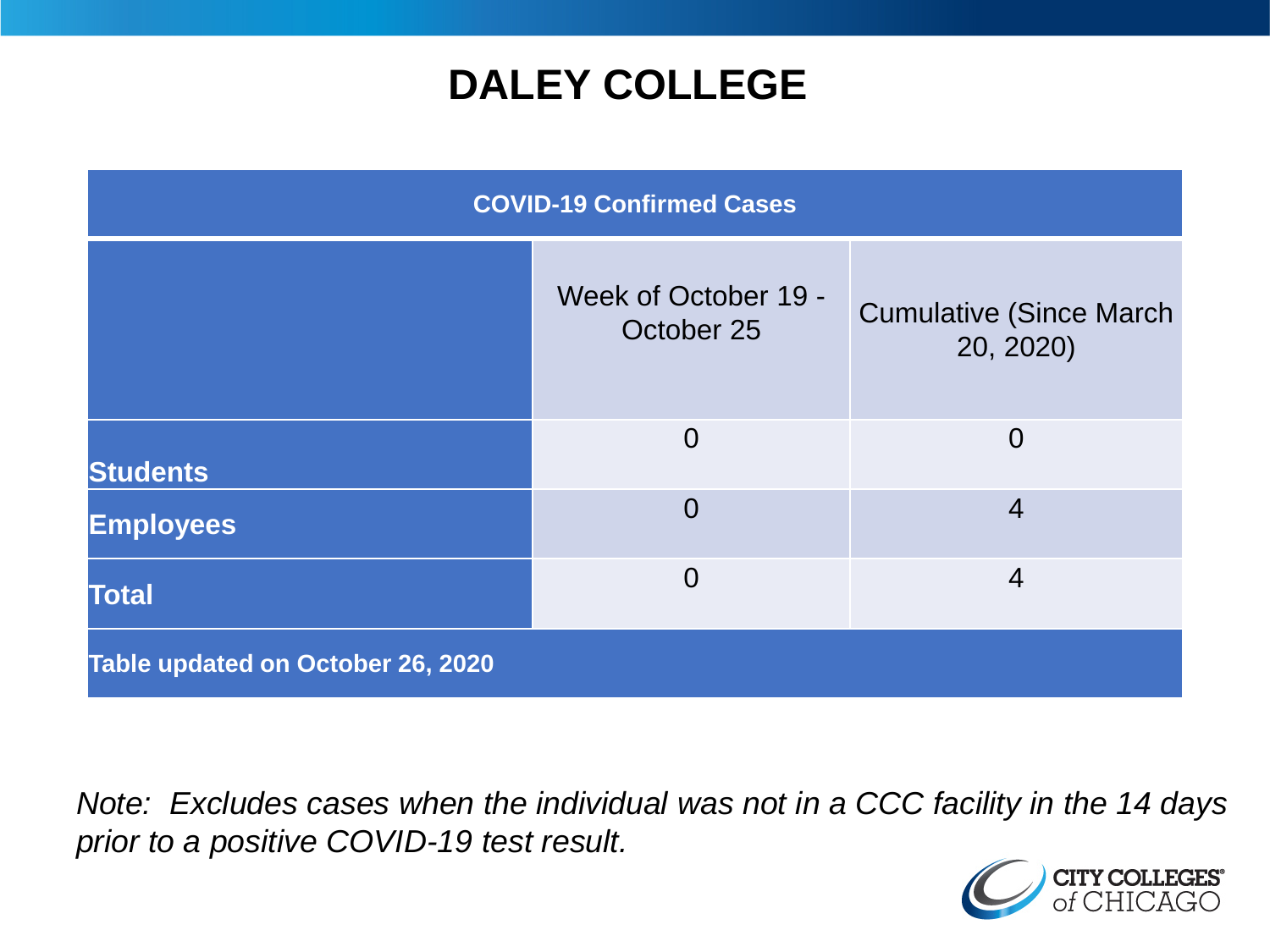## **HAROLD WASHINGTON COLLEGE**

| <b>COVID-19 Confirmed Cases</b>   |                                   |                                              |
|-----------------------------------|-----------------------------------|----------------------------------------------|
|                                   | Week of October 19-<br>October 25 | <b>Cumulative (Since March)</b><br>20, 2020) |
| <b>Students</b>                   | 1                                 | $\overline{2}$                               |
| <b>Employees</b>                  | $\overline{0}$                    | 3                                            |
| <b>Total</b>                      | 1                                 | 5                                            |
| Table updated on October 26, 2020 |                                   |                                              |

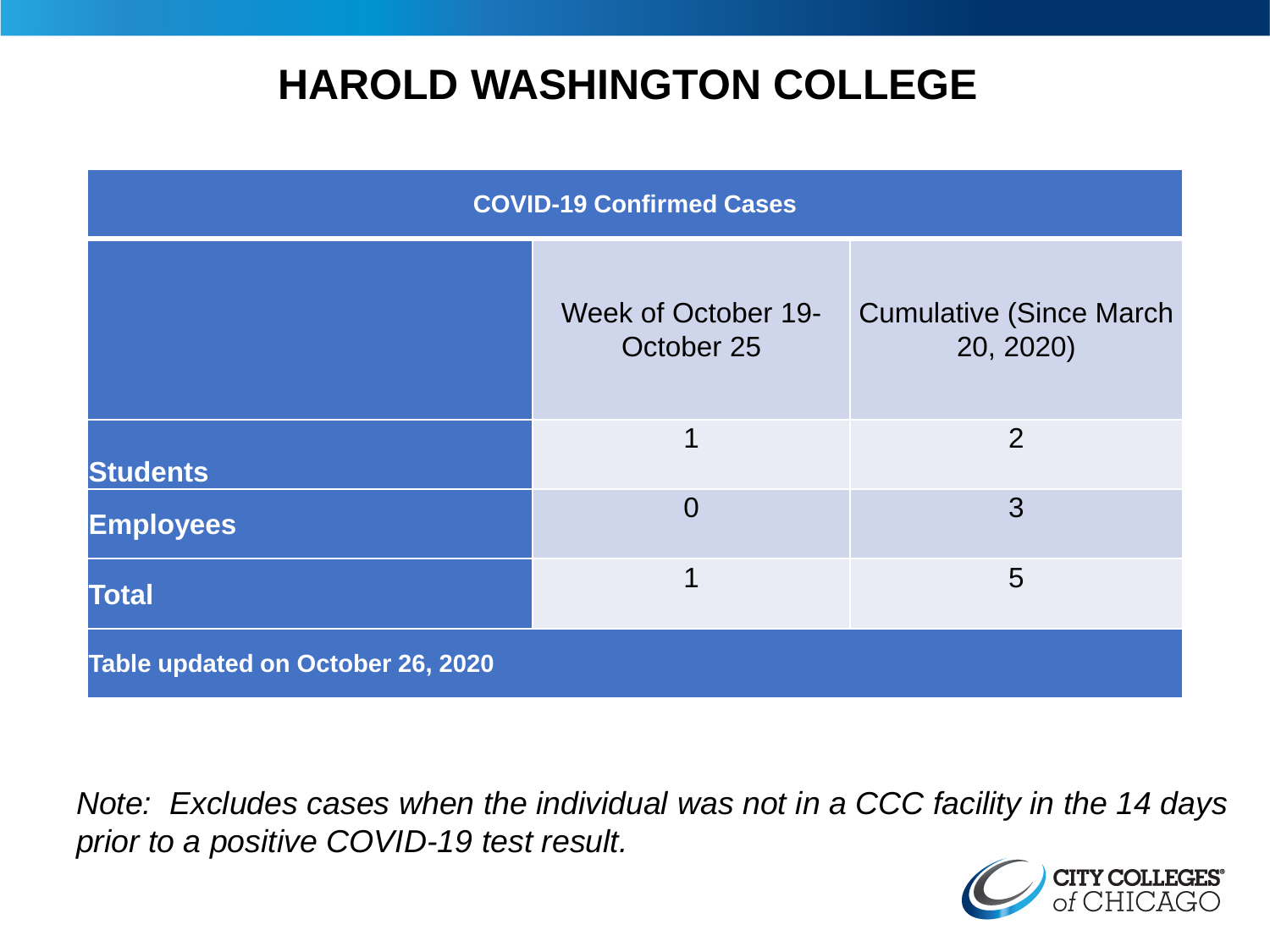### **KENNEDY-KING COLLEGE**

| <b>COVID-19 Confirmed Cases</b>   |                                   |                                              |
|-----------------------------------|-----------------------------------|----------------------------------------------|
|                                   | Week of October 19-<br>October 25 | <b>Cumulative (Since March)</b><br>20, 2020) |
| <b>Students</b>                   | $\overline{0}$                    | 1                                            |
| <b>Employees</b>                  |                                   | $\overline{4}$                               |
| <b>Total</b>                      | 1                                 | 5                                            |
| Table updated on October 26, 2020 |                                   |                                              |

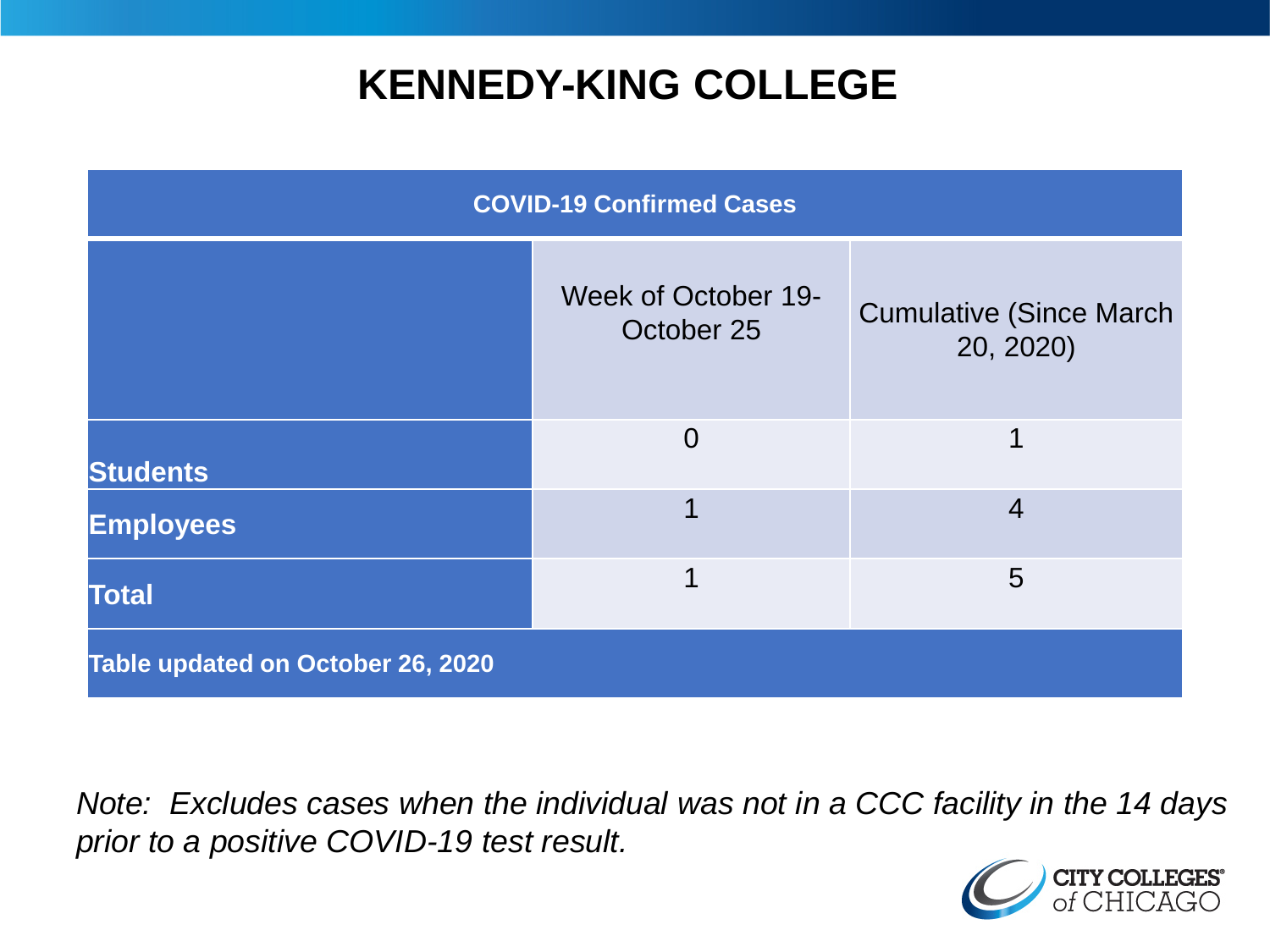# **MALCOLM X COLLEGE**

| <b>COVID-19 Confirmed Cases</b>   |                                   |                                              |
|-----------------------------------|-----------------------------------|----------------------------------------------|
|                                   | Week of October 19-<br>October 25 | <b>Cumulative (Since March)</b><br>20, 2020) |
| <b>Students</b>                   | 1                                 | 5                                            |
| <b>Employees</b>                  | $\Omega$                          | 3                                            |
| <b>Total</b>                      | 1                                 | 8                                            |
| Table updated on October 26, 2020 |                                   |                                              |

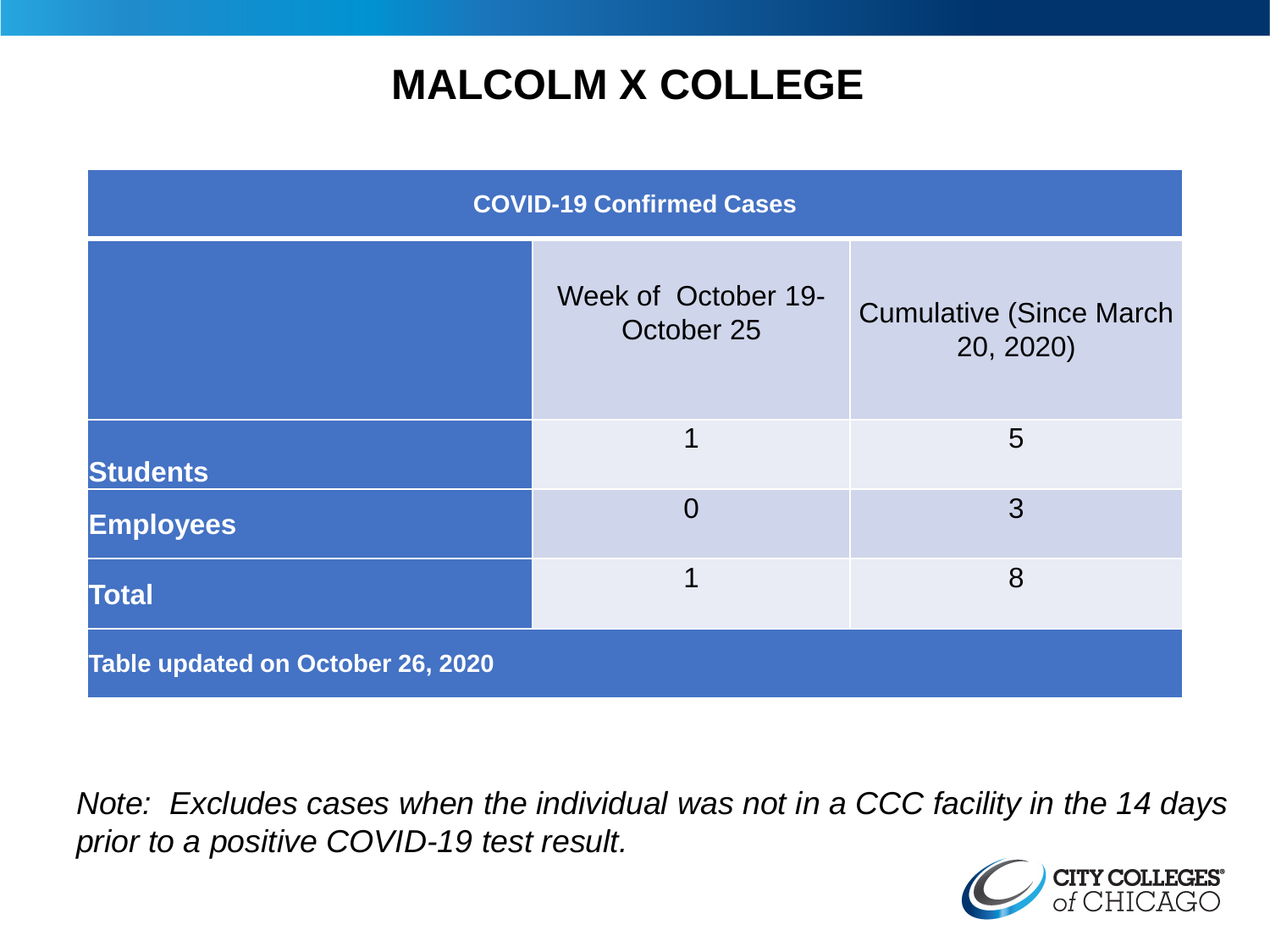# **OLIVE-HARVEY COLLEGE**

| <b>COVID-19 Confirmed Cases</b>   |                                   |                                              |
|-----------------------------------|-----------------------------------|----------------------------------------------|
|                                   | Week of October 19-<br>October 25 | <b>Cumulative (Since March)</b><br>20, 2020) |
| <b>Students</b>                   | $\Omega$                          | $\Omega$                                     |
| <b>Employees</b>                  | 1                                 | 9                                            |
| <b>Total</b>                      | 1                                 | 9                                            |
| Table updated on October 26, 2020 |                                   |                                              |

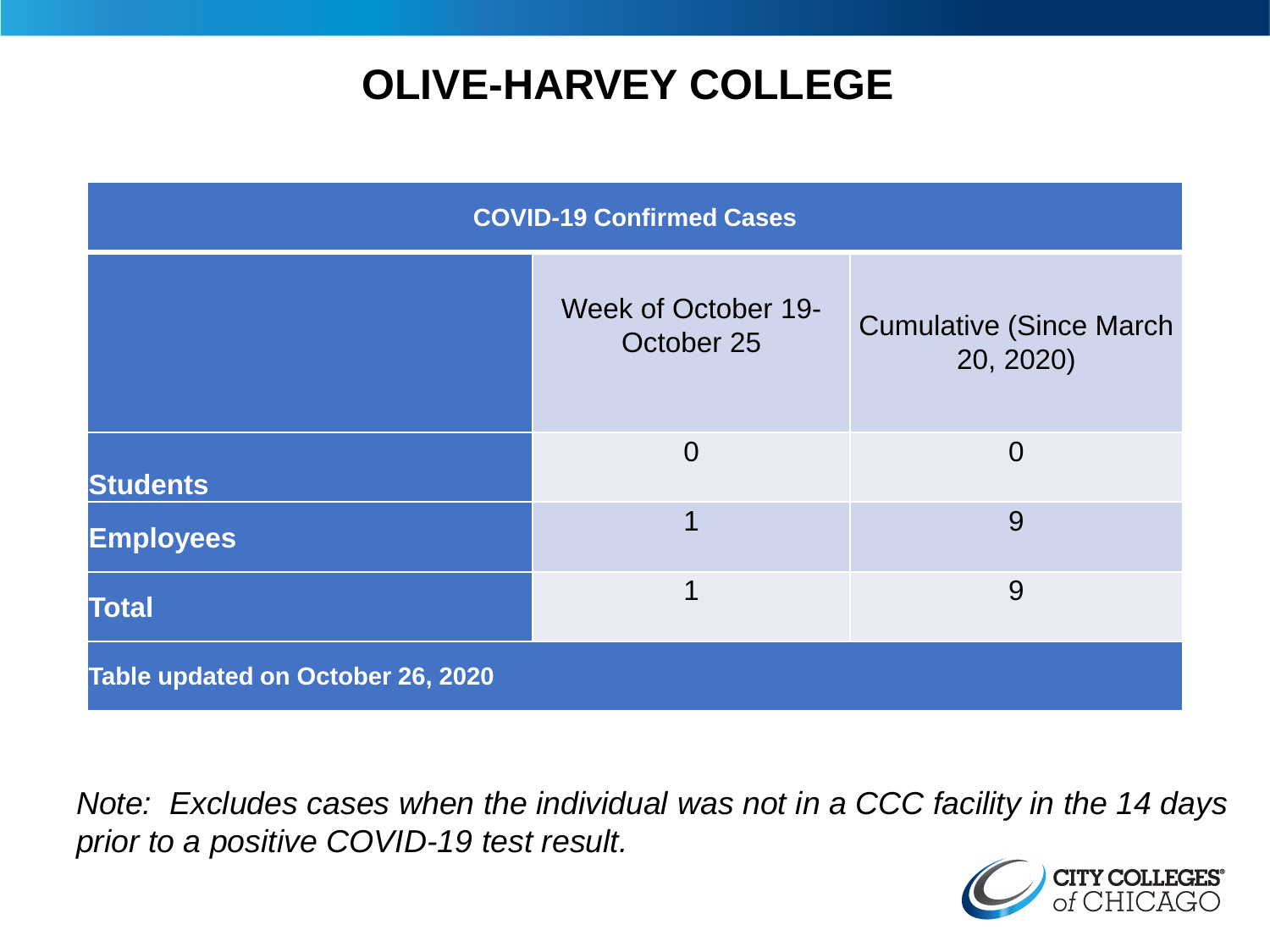### **TRUMAN COLLEGE**

| <b>COVID-19 Confirmed Cases</b>   |                                   |                                              |
|-----------------------------------|-----------------------------------|----------------------------------------------|
|                                   | Week of October 19-<br>October 25 | <b>Cumulative (Since March)</b><br>20, 2020) |
| <b>Students</b>                   | 1                                 | 1                                            |
| <b>Employees</b>                  | 2                                 | 6                                            |
| <b>Total</b>                      | 3                                 | 7                                            |
| Table updated on October 26, 2020 |                                   |                                              |